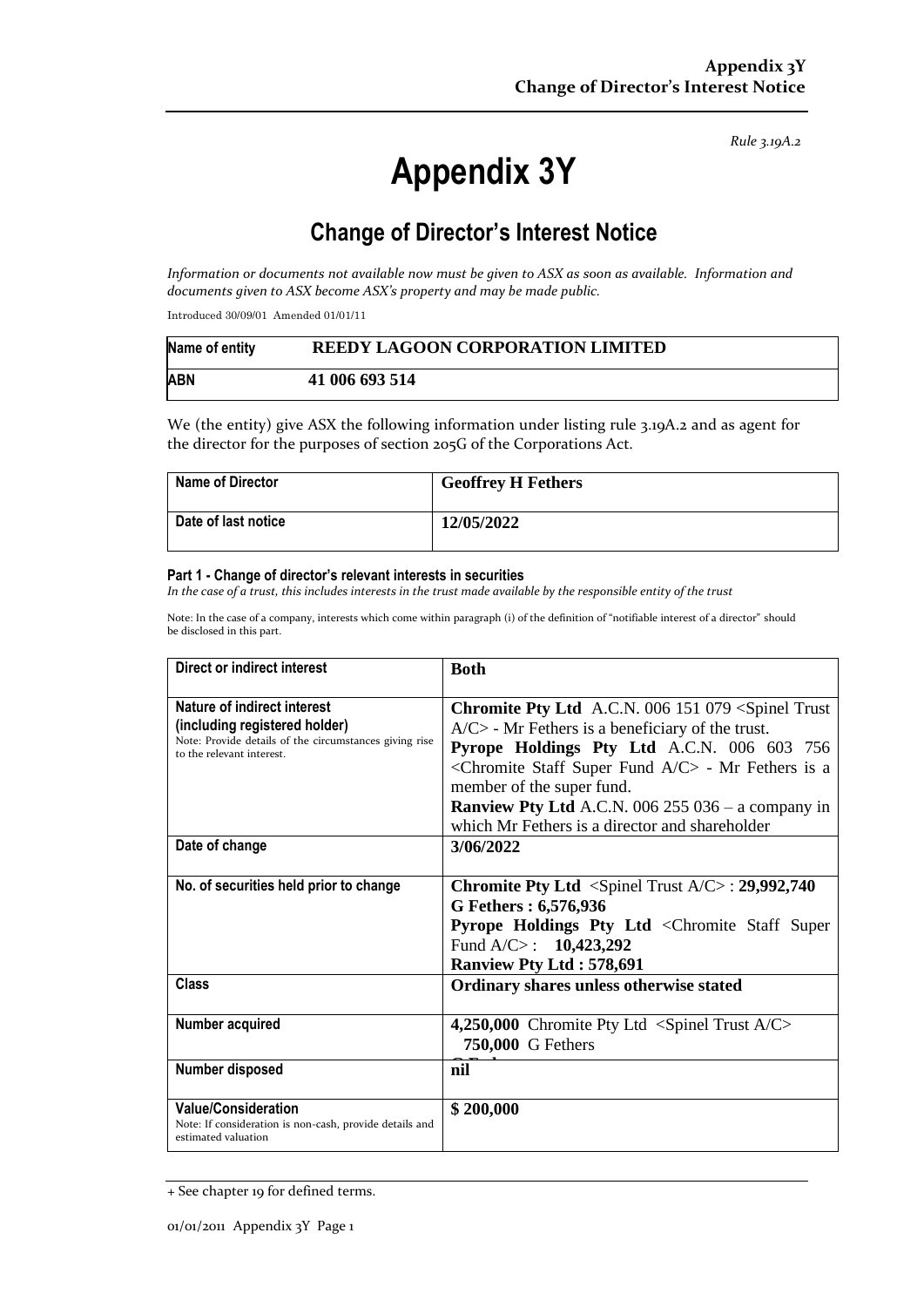| No. of securities held after change                                                                                                                                        | Chromite Pty Ltd <spinel a="" c="" trust="">: 34,242,740<br/>G Fethers: 7,326,936<br/>Pyrope Holdings Pty Ltd <chromite staff="" super<br="">Fund A/C&gt;: <math>10,423,292</math><br/><b>Ranview Pty Ltd: 578,691</b></chromite></spinel> |
|----------------------------------------------------------------------------------------------------------------------------------------------------------------------------|--------------------------------------------------------------------------------------------------------------------------------------------------------------------------------------------------------------------------------------------|
| Nature of change<br>Example: on-market trade, off-market trade, exercise<br>of options, issue of securities under dividend<br>reinvestment plan, participation in buy-back | Participation in rights offer                                                                                                                                                                                                              |

### **Part 2 – Change of director's interests in contracts**

Note: In the case of a company, interests which come within paragraph (ii) of the definition of "notifiable interest of a director" should

| be disclosed in this part.                                                                                                          |     |
|-------------------------------------------------------------------------------------------------------------------------------------|-----|
| Detail of contract                                                                                                                  | N/A |
| Nature of interest                                                                                                                  |     |
| Name of registered holder                                                                                                           |     |
| (if issued securities)                                                                                                              |     |
| Date of change                                                                                                                      |     |
| No. and class of securities to which                                                                                                |     |
| interest related prior to change<br>Note: Details are only required for a contract in<br>relation to which the interest has changed |     |
| Interest acquired                                                                                                                   |     |
| Interest disposed                                                                                                                   |     |
| <b>Value/Consideration</b>                                                                                                          |     |
| Note: If consideration is non-cash, provide details<br>and an estimated valuation                                                   |     |
| Interest after change                                                                                                               |     |
|                                                                                                                                     |     |

## **Part 3 –** +**Closed period**

| Were the interests in the securities or contracts detailed above traded<br>  during a +closed period where prior written clearance was required? | ∣ No |
|--------------------------------------------------------------------------------------------------------------------------------------------------|------|
| If so, was prior written clearance provided to allow the trade to proceed<br>during this period?                                                 |      |
| If prior written clearance was provided, on what date was this provided?                                                                         |      |

<sup>+</sup> See chapter 19 for defined terms.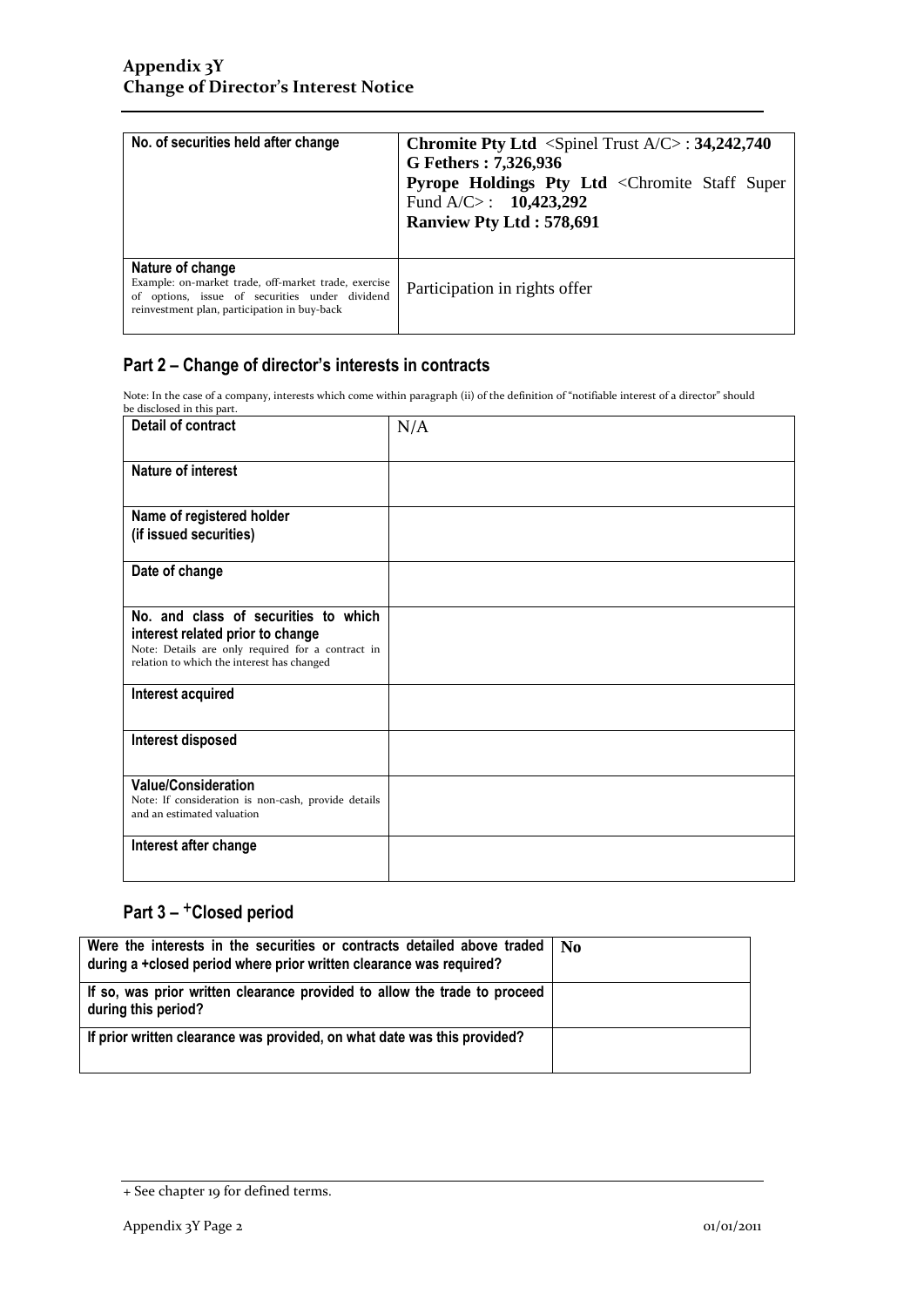*Rule 3.19A.2*

# **Appendix 3Y**

## **Change of Director's Interest Notice**

*Information or documents not available now must be given to ASX as soon as available. Information and documents given to ASX become ASX's property and may be made public.*

Introduced 30/09/01 Amended 01/01/11

| Name of entity | REEDY LAGOON CORPORATION LIMITED |
|----------------|----------------------------------|
| <b>ABN</b>     | 41 006 693 514                   |

We (the entity) give ASX the following information under listing rule 3.19A.2 and as agent for the director for the purposes of section 205G of the Corporations Act.

| Name of Director    | <b>Adrian C Griffin</b> |
|---------------------|-------------------------|
| Date of last notice | 31/12/2021              |

#### **Part 1 - Change of director's relevant interests in securities**

*In the case of a trust, this includes interests in the trust made available by the responsible entity of the trust*

Note: In the case of a company, interests which come within paragraph (i) of the definition of "notifiable interest of a director" should be disclosed in this part.

| Direct or indirect interest                                                                                                                         | <b>Both</b>                                                                                                                                           |  |
|-----------------------------------------------------------------------------------------------------------------------------------------------------|-------------------------------------------------------------------------------------------------------------------------------------------------------|--|
| Nature of indirect interest<br>(including registered holder)<br>Note: Provide details of the circumstances giving rise to the relevant<br>interest. | Mr A. C. Griffin & Ms J. D. Norman<br><global a="" c="" super=""> - Mr Griffin is a<br/>member of the superannuation fund.</global>                   |  |
| Date of change                                                                                                                                      | 03/06/2022                                                                                                                                            |  |
| No. of securities held prior to change                                                                                                              | 34,791,730<br><b>100,000</b> 5.46 cent options exp 31/12/2024<br>100,000 1.47 cent options exp 31/12/2023<br>100,000 0.49 cent options exp 31/12/2022 |  |
| <b>Class</b>                                                                                                                                        | Ordinary shares unless otherwise stated                                                                                                               |  |
| Number acquired                                                                                                                                     | 7,660,366                                                                                                                                             |  |
| Number disposed                                                                                                                                     | 7,660,366                                                                                                                                             |  |
| <b>Value/Consideration</b><br>Note: If consideration is non-cash, provide details and estimated<br>valuation                                        | \$191,590.15                                                                                                                                          |  |

<sup>+</sup> See chapter 19 for defined terms.